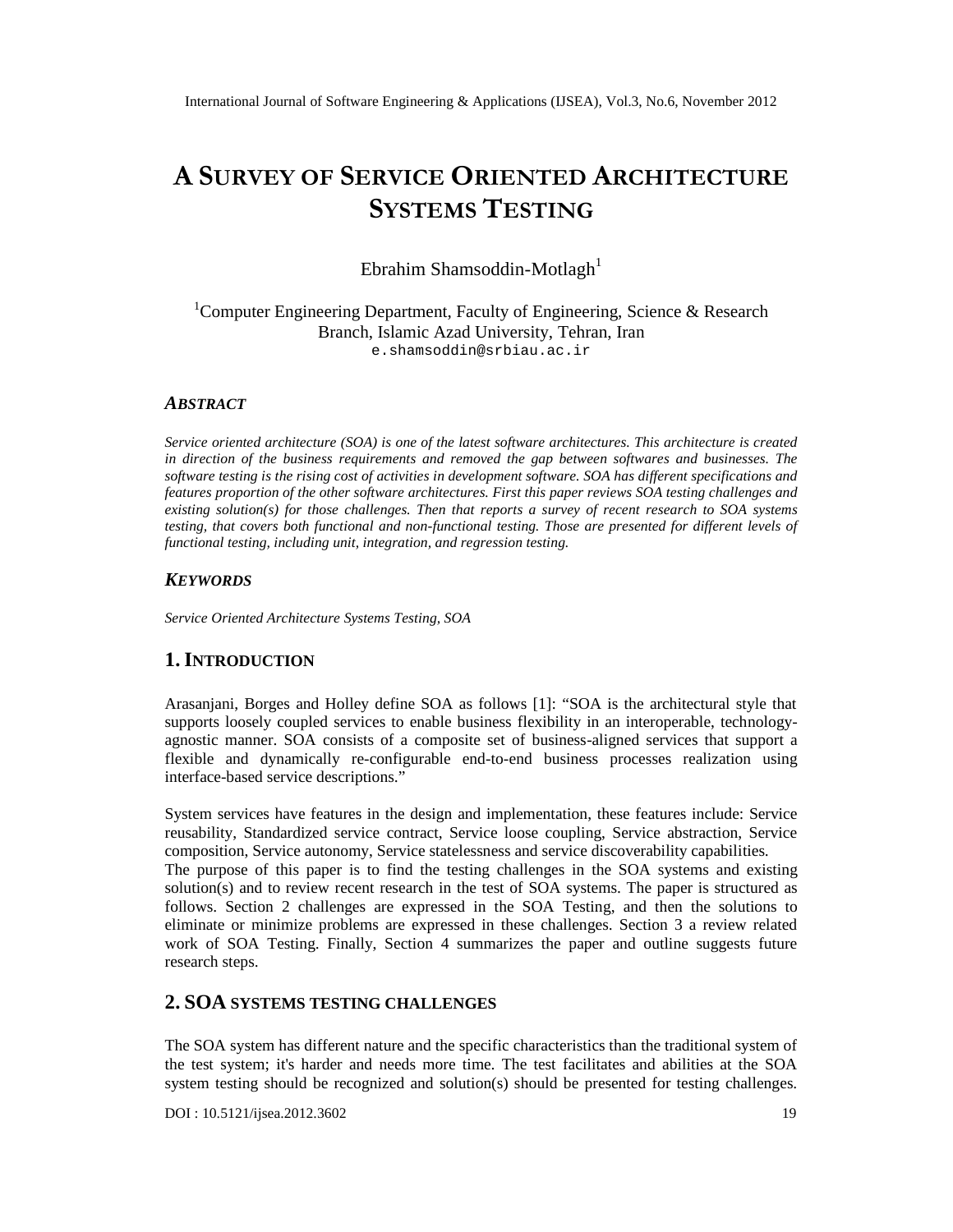The key issues of testability limits of the SOA systems include: dynamicity and adaptiveness, lack of observability of the service code and structure, lack of control, lack of trust, new aspects of testing, test cost, different stakeholders [2, 3, 4, 5, 6, 7].

## **2.1. Functional Testing Challenges**

The challenges of functional testing can be reported: All inputs and output may be very difficult to the system testing, Asynchronous in the SOA systems, rapid growth and large system (the development and management should be understood to be the test team) and need the tools and knowledge to work the system workflow [8].

The services don't have the service interface in unit testing [8], which this makes quality assurance team will have to be the implemented skills with to be able to produce good test, test objects, and the required test data. Another the service unit testing differences in input\output types with component testing and that complex [6], more test data generation techniques work on simple data, but in reality in complex systems such as SOA systems have complex inputs such as XML also used to inputs.

## **2.2. Non-Functional Testing Challenges**

Non-functional properties of the system such as: availability, performance, applicability, maintenance capabilities, and portability. SOA has problems such as non-functional testing is impossible or difficult to determine a service workload parameters at service level agreement (SLA), the existing problems in the network and impact on system performance, system security (due to the decentralized system and the system is in the distributed system with different frameworks) [8]. The challenges of the test reliability can be reported [9]:

- 1- It may need a lot of time to test in the real execution as the faults may not occur in many situations.
- 2- Web services may involve many outside service providers who charge their service provided and it may a lot of cost.
- 3- The services in BPEL from different organizations should cooperate to achieve business goals. Their execution should be transactional.
- 4- Traditional faults generation techniques can only generate low level error regardless the business process, so that it makes difficult to test the whole process because the faults generated may not affect the business process intentionally.

### **2.3. Existing Solutions**

The solutions of the functional testing challenges can be reported:

Among the proposed solutions for problems and challenges in the research include the functional testing procedures are updated at SOA Systems, and the existing methods are automated. The tools is used to performing complex actions and the integrity of system is able to management are produced. The monitoring system operated at all levels, and used the ESB capabilities for functional testing system. If needed and usability of other existing technologies (such as JMS middleware) was used.

Another solution is to improve the system new implementations [10]. Futures of the Internet need to make SOA testbed for large systems and reduce their cost of test. The testbed be required to validate and the integrity of the future Internet. The network should be loosely coupled, networks will be heterogeneous, and there will have capabilities in the program layer, and complexity will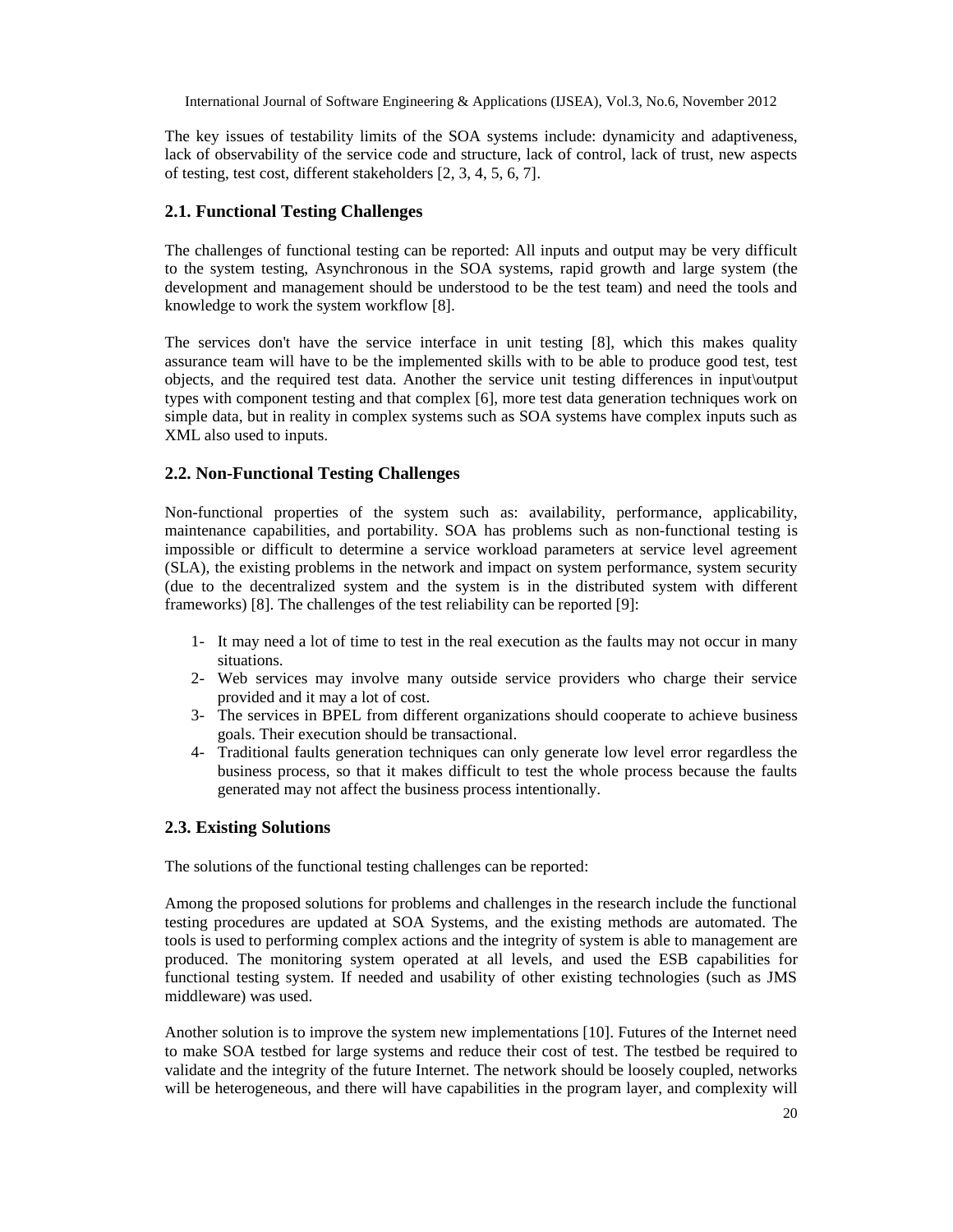be greater in the composition. The systems need to automatic composition of services and management processes, there need to combine the testbed capabilities.

At the beginning of creating a production SOA system, the test team haven't high collaboration, but must be present to understand the goals and business processes, in order to properly and efficiently carry out the test, and that prevent the additional costs to the system development process.

## **2.4. Summarized**

Table 1 shows the SOA Testing challenges with testing levels in the SOA systems.

| <b>Challenges</b>                                                   | <b>Testing level</b>                                                   |                                                            |                                                                                                                      |                                                                                                                |                                                                              |  |
|---------------------------------------------------------------------|------------------------------------------------------------------------|------------------------------------------------------------|----------------------------------------------------------------------------------------------------------------------|----------------------------------------------------------------------------------------------------------------|------------------------------------------------------------------------------|--|
|                                                                     | <b>Functional</b><br>testing                                           | Unit<br>testing                                            | Integration<br>testing                                                                                               | Regression<br>testing                                                                                          | <b>Non-functional</b><br>testing                                             |  |
| dynamicity<br>and<br>adaptiveness                                   | Parallel testing<br>is hard, test<br>automation                        |                                                            | <b>Integration</b> will<br>be in the run of<br>system and<br>Deploy and<br>service<br>description testing<br>is hard | Regression<br>testing is needed,<br>test automation                                                            | Security of<br>system will be<br>low, test<br>automation                     |  |
| lack of<br>observability<br>of the service<br>code and<br>structure | <b>Stakeholders</b><br>Use of<br>different<br>platforms                | White<br>box<br>testing<br>unable in<br>service            | The testability<br>limits and<br>information is<br>low of services                                                   | The determinate<br>of test time and<br>sections is<br>needed test are<br>hard                                  | Reliability will<br>be low and the<br>create of<br>parameters QoS<br>is hard |  |
| lack of<br>control                                                  | Rapid<br>development<br>and<br>complexity of<br>system                 |                                                            | Distributed of<br>system and<br>Integration will<br>be in the run of<br>system                                       | The determinate<br>of test time and<br>sections is<br>needed test are<br>hard. Regression<br>testing is needed | Efficiency,<br>security, and<br>reliability will<br>be low                   |  |
| lack of trust                                                       | The change of<br>system will be<br>in run and<br>complexity is<br>high |                                                            | The test will be in<br>the run of system<br>services                                                                 | The change of<br>system                                                                                        | Parameters OoS<br>is offered.<br>reliability<br>challenges                   |  |
| new aspects<br>of testing                                           | The create of<br>new approach<br>and new tools                         | The<br>create of<br>new<br>approach<br>and new<br>tools    | The create of new<br>approach and new<br>tools                                                                       | The create of<br>new approach<br>and new tools                                                                 | The create of<br>new approach<br>and new tools                               |  |
| test cost                                                           | The test cost<br>with<br>traditional<br>testing is high                | The test<br>cost with<br>traditional<br>testing is<br>high | The test cost with<br>traditional testing<br>is high                                                                 | The test cost<br>with traditional<br>testing is high                                                           | The test cost<br>with traditional<br>testing is high                         |  |
| different<br>stakeholders                                           | Software<br>platforms.<br>Distributed of<br>system                     |                                                            | The determinate<br>of change is hard                                                                                 | The determinate<br>of change time is<br>hard                                                                   | Security and<br>reliability will<br>be low                                   |  |

Table 1. SOA Testing challenges with testing levels of the SOA systems.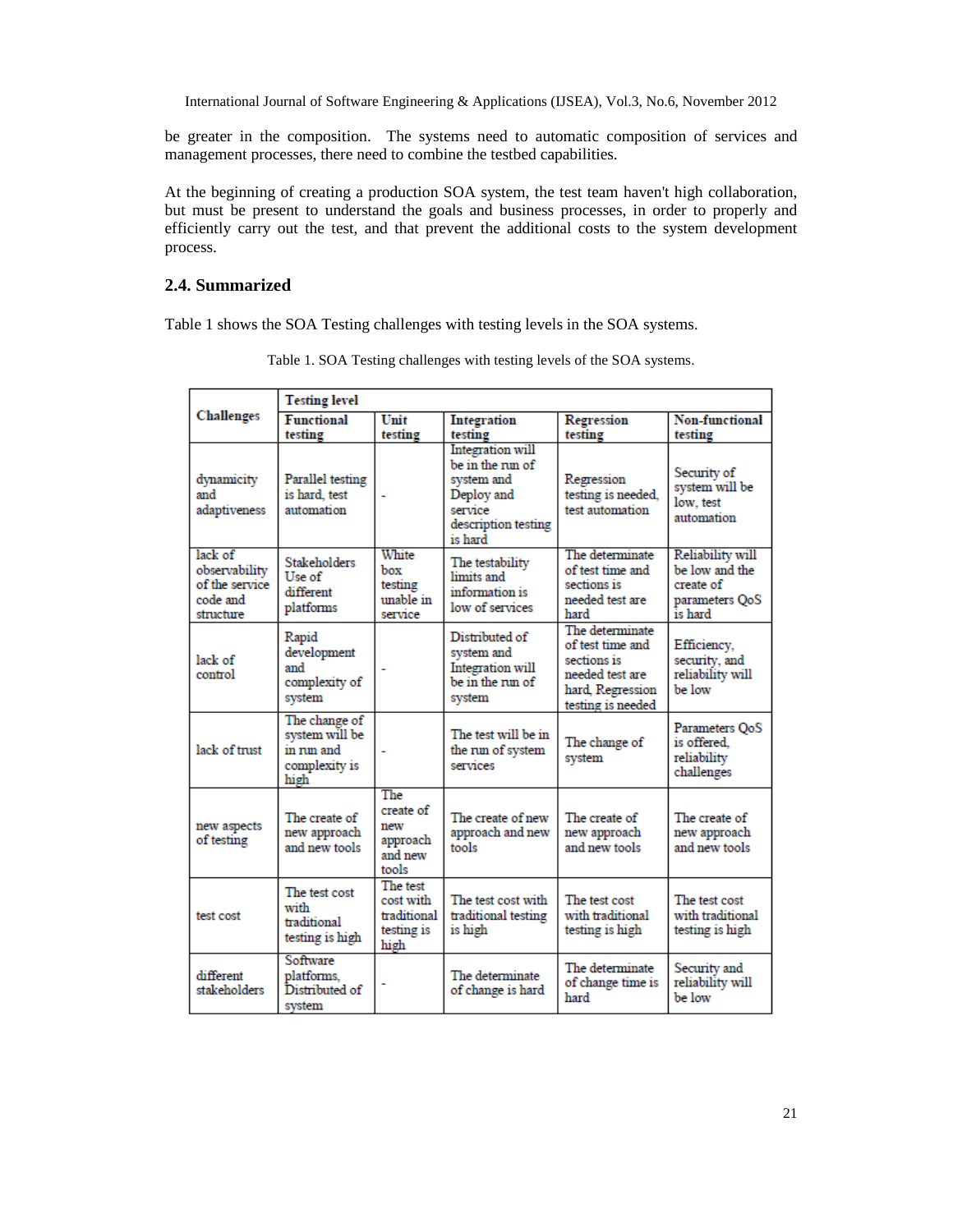# **3. SOA SYSTEMS TESTING**

SOA system testing should be performed of aspects functional testing and non-functional testing, the functional testing has different levels, the levels include unit testing in individual services and the combined services, integration testing and regression testing.

This part of paper is checked SOA system testing of the functional aspects (in levels) and nonfunctional aspects, and then the test automation tools is described in the SOA system. Then automatic test data generation techniques are reviewed for traditional software. Finally, these results are shown in tables.

## **3.1 Unit Testing**

Numbers of investigations in the unit testing have been active for test automation, in their attempted to automate process or processes of testing. The researches [11, 12, 13, 14, 15, 16] performed unit testing on WSDL file.

## **3.2 Integration Testing**

Numbers of existing researches [17, 18, 19, 20, 21, 22, 23] performed BPEL-based testing in the system with operations graph.

In studies [24 and 25] implemented test at combining web services used to high level Petri net and specifications BPEL. You can generate test cases from web service automata (WSA) automatically [26]; WSA can be used to define the operational logic in BPEL. Numbers of test frameworks have been prepared for SOA testing, than these are performed the

SOA testing with the best way [27, 28].

The DFTT4CWS tools automatically find unusual data flow [29] and the test paths is generated data flow testing with all of cover criteria types. In reference [30], BPEL file is mapped DOM object tree to the EMF activities tree. The WebMov is set of tools modelling, evaluates and tests web services composition [31]. One paper was expressed computational strategy for the generation complete computational paths of BPEL based on Tabu Search and Genetic Algorithms to generate test data [32].

The research [33] provided an approach to design test cases based on functional properties of high-level business process model. The study [34] proposed an approach for reducing the costs to test such applications, and how can semantic stubs enable the client test suite to be partitioned into subsets, some of which don't use to execute remote services. Model driven approach is presented in [35], this approach to generate executable test cases from the given express business processes.

### **3.3 Regression Testing**

Researches [36, 37] are proposed an approach to determine the changes use to extensible BPEL flow graph (XBFG) of control flow and to compare the paths in a new version of service composition with the old version.

Testing rules and monitoring rules include: checking the functional characteristics services, checking quality of service (QoS), checking interoperability services and service evolution [38].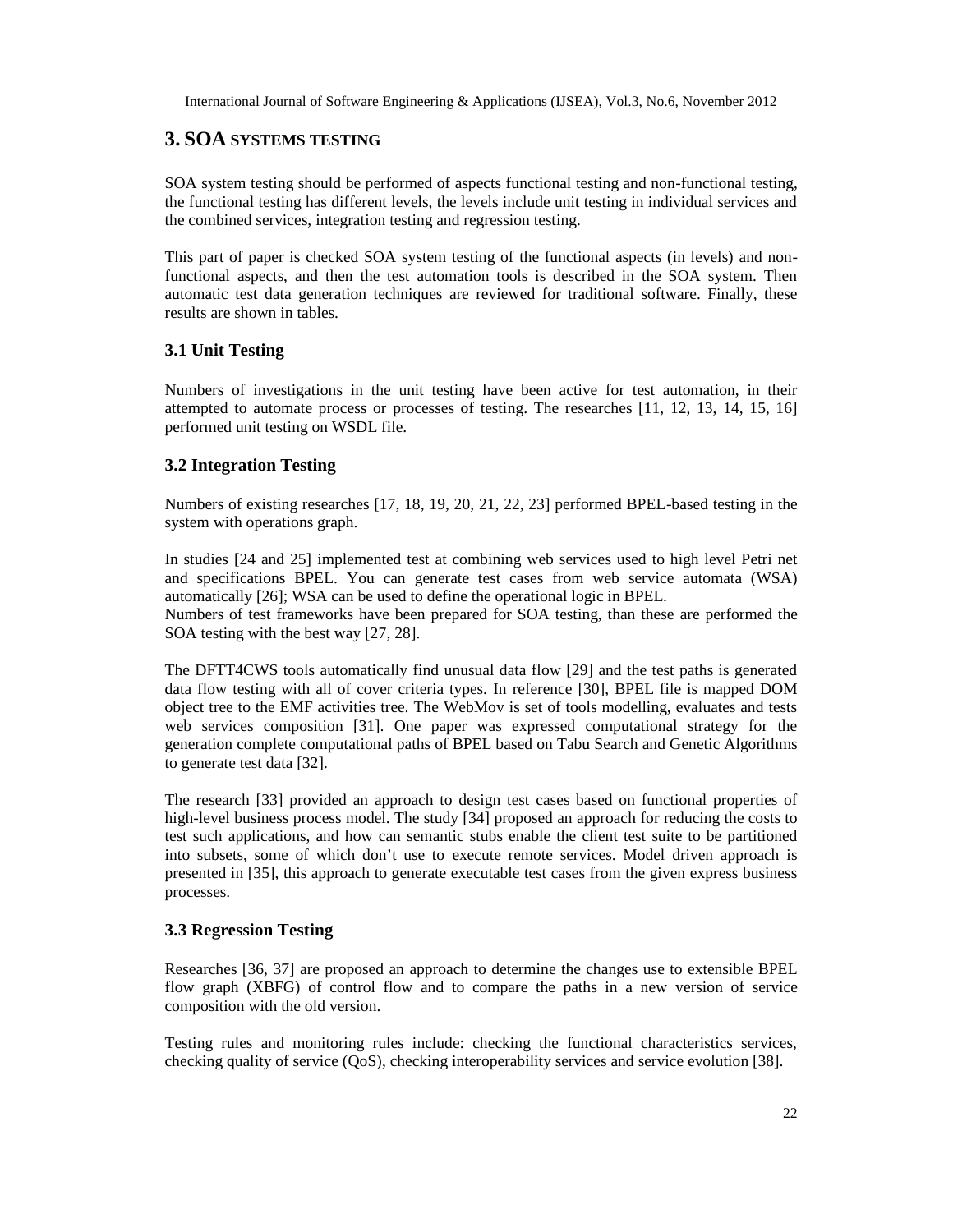## **3.4 Non-Functional Testing**

Non-functional requirements include [39]: the needed data to fulfill the monitoring goal is intercepted. Monitoring mechanisms attempt the performance isn't influenced of unmonitored elements and performance is influenced of the monitored elements remains to be minimal. The changes responses are in the monitoring goal and environment topology. Instrumentation must be transparent and performed on demand.

System security is one of the characteristics non-functional SOA systems. The paper [40] presented a preliminary approach towards an evaluation framework for SOA security testing tools.

A research proposes a technique on how do reliability test define of composite service in BPEL from the view of business semantics with little cost using fault injection [9]. This paper focus on how the reliability problems find relate with business process, the called semantics as the problems are not pure coding error but faults related to business process. In addition, the behaviour of composite services in BPEL is analyzed when there are faults in the orchestrated services invoked.

### **3.5 Automatic testing tools**

Numbers of existing produced tools was created to test SOA systems automatically. For example TASSA is a framework for automatic testing in functional and non-functional specifications of service-based applications [41]. It provides end-to-end testing of Service layer, Service Composition and coordination and business process. Another tool is WSOTF presented for the automated testing [42]. WSOTF is an automatic conformance testing tool with timing constraints from a formal specification of web services composition that is implemented by an online testing algorithm.

In the study [43] is expressed test approach described in BPEL web service composition. The paper [44] is proposed to generate a testbed for service-oriented systems that takes into account a mobility model of nodes in the network which the accessed services are deployed.

The study [45] is a framework and its supporting tool for automatically generating and executing web-service requests and analyzing the subsequent request-response pairs.

The study [46] is proposed an approach to combine the accessibility technologies in graphical applications (GAPs) for a visualization mechanism enables nonprogrammers to generate unit test cases in web services by drag-and-drop operations on graphical user interface (GUI). In the reference [47] is testing techniques to generate a set of test cases for web services automatically. The techniques presented here explore data perturbation of Web services messages upon data types, integrity and consistency.

### **3.6 Summarized**

In the paper [48] is expressed a survey to explore cloud services testing methods. The paper [49] is expressed a review to identify SOA testing researches with dynamic binding, that paper performed manually and automatically search in journals, conferences and etc.

Methods described in Table 2 with different levels of test coverage, SOA system testing and see in them. In A service may be provided in the composition of services using BPEL file, the reason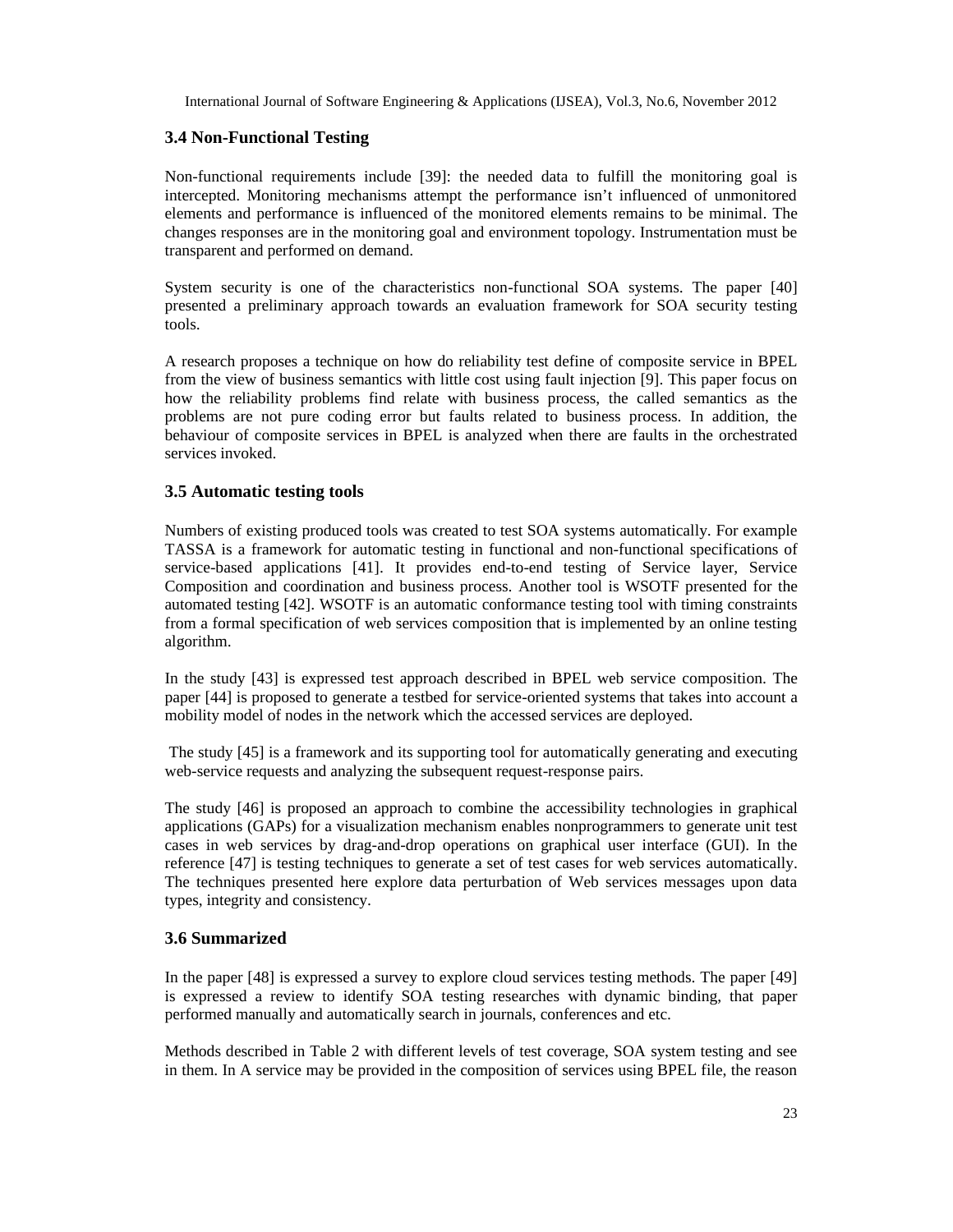test on the some parts of this table is on the integration testing (the BPEL file) also put on the unit testing capabilities.

|                                                                                                   | <b>Level Testing</b>              |                                                             |                                     |                                                               |  |  |
|---------------------------------------------------------------------------------------------------|-----------------------------------|-------------------------------------------------------------|-------------------------------------|---------------------------------------------------------------|--|--|
| <b>Method</b>                                                                                     | Unit<br><b>Testing</b>            | Integration<br><b>Testing</b>                               | <b>Regression</b><br><b>Testing</b> | Non-<br><b>Functional</b><br><b>Testing</b>                   |  |  |
| DOM tree [11, 14],<br>DbC [13, 16], WS-<br>TAXI [15], GAP [46],<br>GenAutoWS [47],<br>$[45]$      | Generate<br>test cases<br>by WSDL |                                                             |                                     |                                                               |  |  |
| SAT Solver [21]                                                                                   |                                   | Generate test cases<br>by processes and<br>user activity    | Use to save<br>test cases           |                                                               |  |  |
| CPM [33], [20, 27, 28,<br>29, 34, 35]                                                             |                                   | Generate test cases<br>for processes<br>business            | ÷                                   |                                                               |  |  |
| SXM [22, 23], BTA<br>$[25]$ , TestGen-IF $[43]$ ,<br>WSA [26], [17, 18,<br>19, 24, 30], Tabu [32] | <b>BPEL</b><br>testing            | Generate test cases<br>for BPEL service                     |                                     |                                                               |  |  |
| <b>TASSA</b> [41]                                                                                 | Layer<br>service<br>testing       | Generate test cases<br>at orchestration<br>and BPEL service |                                     | Layers testing,<br>Coordination<br>and service<br>composition |  |  |
| <b>WSOTF</b> [42]                                                                                 | Analysis<br><b>WSDL</b>           | Generate test cases<br>at specification<br>system           |                                     |                                                               |  |  |
| XBFG [36,37]                                                                                      |                                   |                                                             | Select test<br>cases                |                                                               |  |  |
| [40]                                                                                              | $\overline{\phantom{0}}$          | $\overline{a}$                                              | $\overline{\phantom{0}}$            | Security                                                      |  |  |
| [9]                                                                                               |                                   |                                                             | $\overline{a}$                      | Reliability                                                   |  |  |
| $[44]$                                                                                            |                                   |                                                             |                                     | Generate<br>specification in<br>mobile system<br>model        |  |  |

Table 2. SOA systems testing Methods at levels testing

# **4. CONCLUSIONS**

The part of tow this paper was expressed challenges and limitations of the SOA systems testing, and the existing solutions to solve some of them. The SOA systems testing challenges include: dynamicity and adaptiveness, lack of observability of the service code and structure, lack of control, lack of trust, new aspects of testing, test cost, different stakeholders. The part of three this paper was expressed SOA systems testing at two aspects of functional testing and non-functional testing. The functional testing was investigated in three different parts of the unit, integration and regression. In the last of chapters the results of these researches showed in the relevant tables.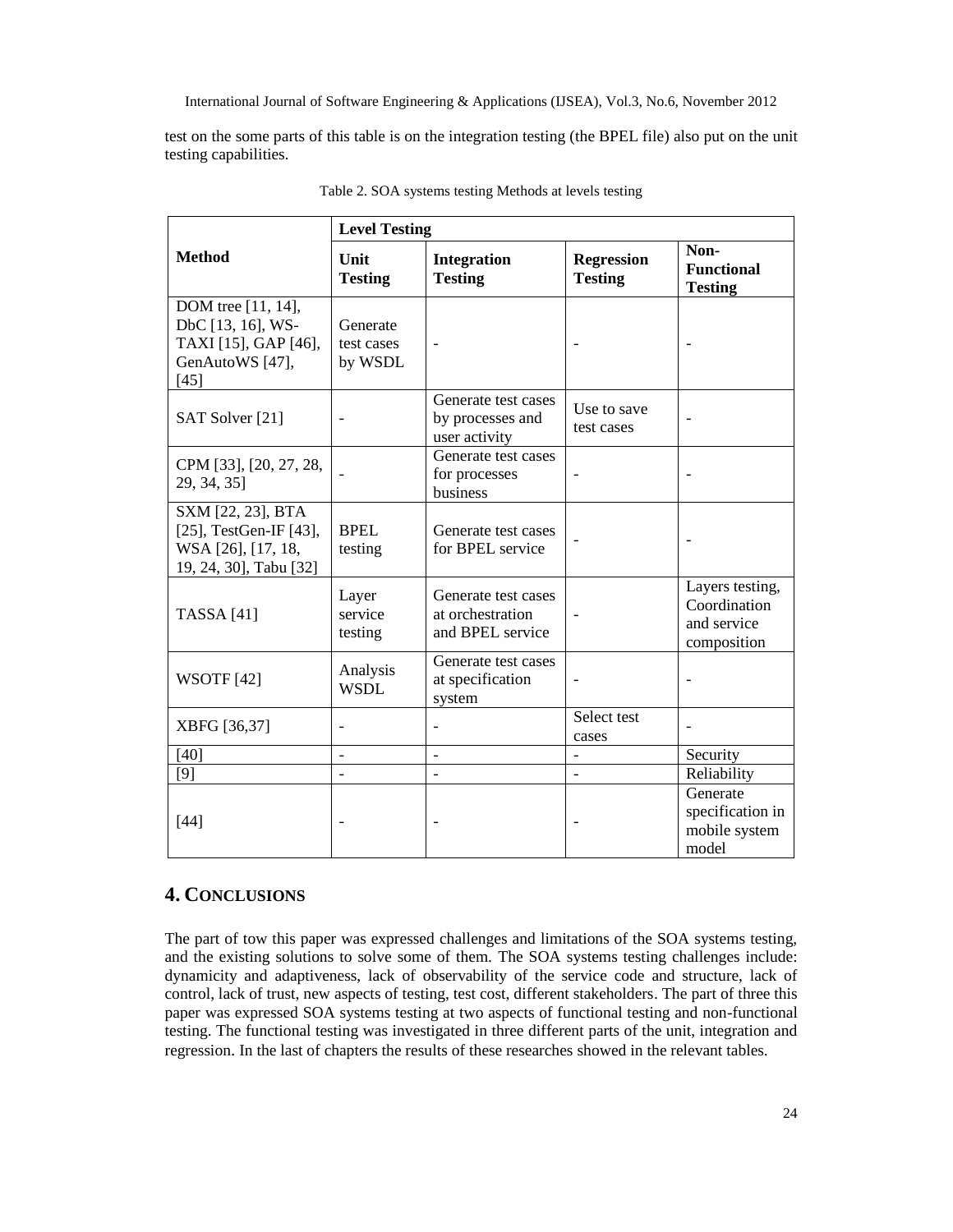Manually test cases generation and manually destations area difficult and time consuming and the dynamic nature of the SGAsters cause the test casissgenerated after some time lose their usability. To resolve this problem need to create a dynamic and automatic way to generate test cases in orchestration SOA. Future works will propose specific approaches for specific software in the software logic or improve existing approaches for frepoortware. Another create test cases generation framework  $SOR$  systems Future work can be integration of available tools.

# ACKNOWLEDGEMENTS

The author would like to thank specially Dr. Seyed Hasan Mirian Hossienabadi who has extended his support fo successful completion of this paper.

# **REFERENCES**

- [1] Torry Harris Business Solutions (THBS) Company (2007). SOA Test Methodology [White paper]. Retrieved fro[m www.thbs.com/pdfs/SOA\\_Test\\_Methodology](www.thbs.com/pdfs/SOA_Test_Methodology.pdf).pdf
- [2] Hewlett-Packard (HP) Development Company (2007arch). Testing service oriented architecture applications and services [White paper]. Retrieved from [http://i.i.com.com/cnwk.1d](http://i.i.com.com/cnwk.1d/)/html/itp/HP\_4AA1389ENW\_Testing\_SOA\_WP\_5966.pdf
- [3] IBM Corporation Software Group (2007, May). Testing SOA applications **IBM** Rational quality management. White paper. Retrieved from ftp://public.dhe.ibm.com/software/rational/web/whitepapers/10708268\_Testing\_SOA\_WP\_acc.pdf
- [4] Greiler, M., Gross, H. G., Nasr, K. A. (2009). Runtime Integration and Testing for Highly Dynamic Service Oriented ICT Solution ≰An Industry Challenges Report. 2009 Testing: Academic and Industrial Conference Practice and Research Techniques, 51 Doi: 10.1109/TAICPART.2009.16
- [5] Bertolino, A., & Polini, A. (2009). SOA Test Governance: enabliaryise integration testing across organization and technology borders. IEEE International Conference on Software Testing Verification and Validation Workshops, 27286. Doi: 10.1109/ICSTW.2009.39
- [6] Canfora, G., & Penta, M. D. (2008). Service Oriented **Atec**tures Testing A Survey. This work is partially founded by the European Commission VI Framework IP Project SeCSE (Service Centric SystemEngineering) [\(http://secse.en](http://secse.eng.it)g.it), Contract No. 511680, and by the Italian Department of University and Research (MR) FIRB Project ARTDECO. Retrieved from [http://rcost.unisannio.it/rcost\\_www/mdipenta/papers/lncs09](http://rcost.unisannio.it/rcost_www/mdipenta/papers/lncs09.pdf).pdf
- [7] Canfora, G., & Penta, M. D. (2006, March|Appril). Testing Services and Seceictric Systems: Challenges and Opportunities. IEEE Computer Society 7. Doi: 10.1109/MITP.2006.51.
- [8] Ribarov, L., Manova, I., Ilieva, S. (2007, Septembe 22). TESTING IN A SERVICEORIENTED WORLD. The International Conference on Information Technologies (Info $\overline{2006}$ ), Bulgaria vol. 1, 1.10. Contract to the set of the set of the set of the set of the set of the set of the set of the set of t [http://dspace.ou.nl/bitstream/1820/1067/1/TestingInAServiceOrientedWor](http://dspace.ou.nl/bitstream/1820/1067/1/TestingInAServiceOrientedWorld.pdf)ld.pdf
- [9] Wang, Y., Ishikawa, F., Honiden, S. (2010). Business Semantics Centric Reliability Testing for Web Services in BPEL. IEEE 6th World Congress on Services, -22477 Doi: 10.1109/SERVCES.2010.88
- [10] Magedanz, T., Schreiner, F., Wahle, S. (2009). Ser Oriented Testbed Infrastructures and Cross Domain Federation for Future Internet Research. 2009 IFIP/IEEE Intl. Symposium on Integrated Network Management Workshops, 10-1106. Doi: 101109/INMW.2009.5195944
- [11] Bai, X., Dong, W., Tsai, W. T., Chen, Y. (2005). WSBased Automatic Test Case Generation for Web Services Testing. 2005 IEEE International Workshop on SeDriented System Engineering (SOSE, 05), 16. Doi: 10.1109/SOSE. 20063.
- [12] Jiang, Y., Li, Y. N., Hou, S. S., Zhang, L. (2009). TDsta Generation for Web Services Based on Contract Mutation. 2009 Third IEEE International Conference on Secure Software Integration and Reliability Improvement SSIRI 2009 Short Paper, -286. Doi: 10.1109/SSIRI.2009.49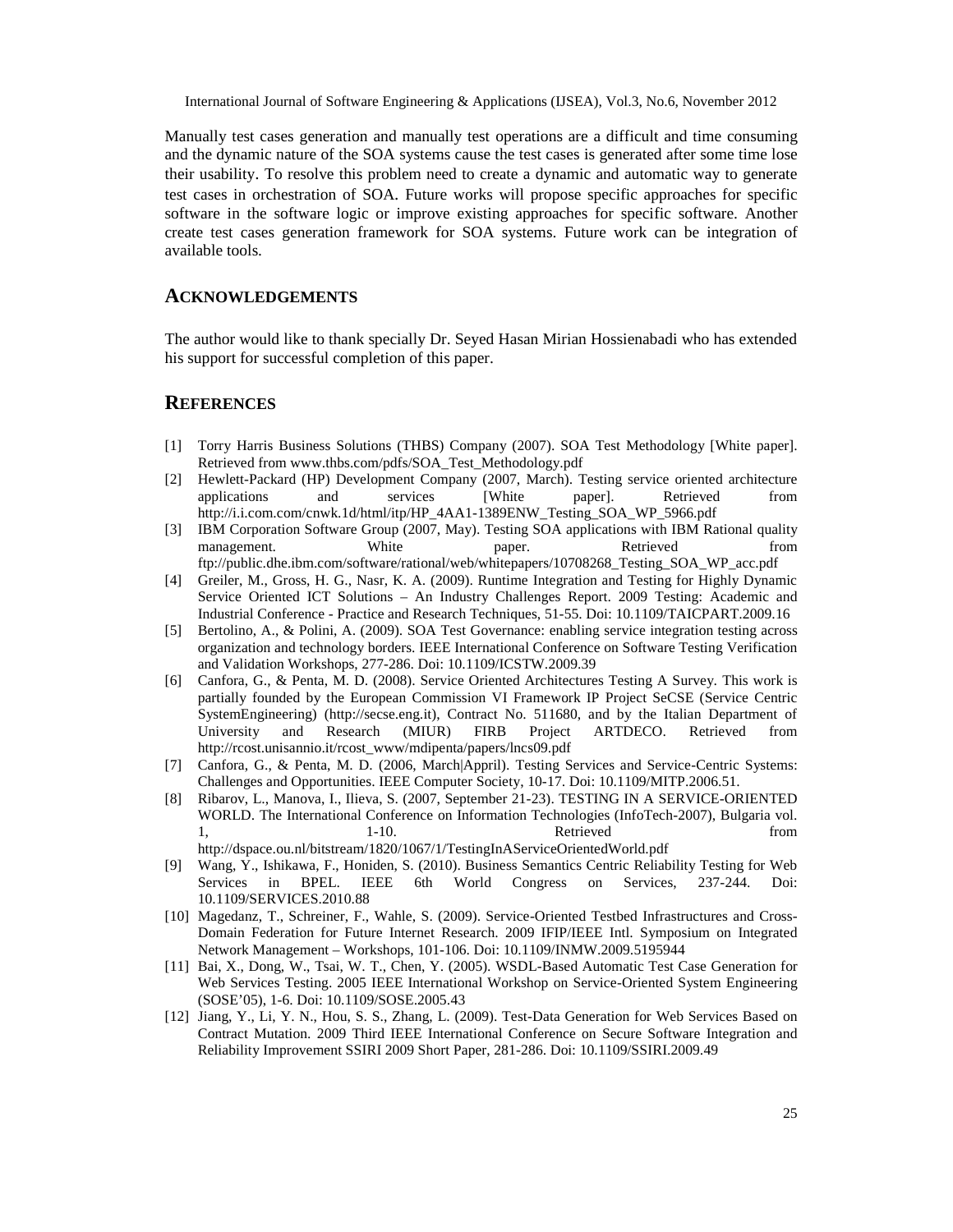- [13] Ma, C., Du, C., Zhang, T., Hu, F., Cai, X. (2008). WSBased Automated Test Data Generation for Web Service. International Conference on Computer Science and Software Engineerina7.731 Doi: 10.1109/CSSE.2008.790
- [14] Dong, W. (2009). Testing WSDL based Web Service Automatically. World Congress on Software Engineering, 52-625. Doi: 10.1109/WCSE.2009.133
- [15] Bartolini, C., Bertolino, A., Marchetti, E. (2009). WTSAXI: a WSDL-based testing tool for Web Services. Interational Conference on Software Testing Verification and Validation, 3326 Doi: 10.1109/ICST.2009.28
- [16] Noikajana, S., & Suwannasart, T. (2009). An Improved Test Case Generation Method for Web Service Testing from WSDS and OCL with Pairwise TestingTechnique. 33rd Annual IEEE International Computer Software and Applications Conference, 1235 Doi: 10.1109/COMPSAC.2009.25
- [17] Mei, L., Chan, W.K., Tse, T.H. (2008, May 10). Data Flow Testing of Serviceriented Workflow Applications, ICSE, 08, Lipzig, Germany, 37-880. Doi: 10.1145/1368088.1368139
- [18] Lertphumpanya, T., & Senivongse, T. (2008, May). Basis Path Test Suite and Testing Process for WS-BPEL. WSEAS TRANSACTIONS on COMPUTERS. ISSN: 1420250, Issue 5, Volume 7, 483-496. Retrieved fromwww.wseas.us/dibrary/transactions/computers/2008/266.pdf
- [19] Yuan, Y., Li, Z., Sun, W. (2006). A Grapstearch Based Approach to BPEL4WS Test Generation. Proceedings of the International Conference on Software Engineering Advances (ICSEA'06). Doi: 10.1109/ICSEA.2006.261270
- [20] Bartolini, C., Bertolino, A., Elbaum, S., Marchetti, E. (2011). Bringing white testing to Service Oriented Architectures through a Service Oriented Approach. The Journal of Systems and Software, 84, 655ƒ668. Doi:10.1016/j.jss.2010.10.024
- [21] Radhakrishnan, K., & Podorozhny, R. (2009, February 16). Automatic test case generation for web service processes using a SAT solver (Report Number TXSTOGSTER-200913). https://digital.library.txstate.edu/bitstream/handle/10877/258tekt.pdf
- [22] Ma, C., Wu, J., Zhang, T., Zhang, Y., Cai, X. (2008) Automatic Test Case Generation for BPEL Using Stream *Machine. International Journal of and e Service, Science and Technology*, 387. Retrieved from http://www.sersc.org/journals/INESST/vol1\_no1/papers/04.pdf
- [23] Ma, C., Wu, J., Zhang, T., Zhang, Y., Cai, X. (2008). Testing BPEL with Streamachine. International Symposium on Information Science and Engieering, -5828 Doi: 10.1109/ISISE.2008.201
- [24] Dong, W.L., YU, H., Zhang, Y.B. (2006). Testing BPE-based Web Service Composition Using High-level Petri Nets. Proceedings of the 10th IEEE International Enterprise Distributed Object Computing Conference (EDOC'06), 441ƒ 444. Doi: 10.1109/EDOC.2006.59
- [25] Dong, W. (2009). Test & Generation Method for BPE dased Testing. 2009 International Conference on Computational Intelligence and Natural Computing, -4746.7 Doi: 10.1109/CINC.2009.229
- [26] Zheng, Y., Zhou, J., Krause, P. (2007, September). An Automatic Test Case Generation of rk for Web Services. JOURNAL OF SOFTWARE, VOL. 2, NO. 3,-764 Retrieved from [http://epubs.surrey.ac.uk/1975/1/fulltext.](http://epubs.surrey.ac.uk/1975/1/fulltext.pdf)pdf
- [27] Lee, Y. (2009). *Layered SOA Test Framework Based on BPS induated Event. Fifth International* Joint Conference on INCMS and IDC, 10581063. Doi: 10.1109/NCM.2009.337
- [28] Mei, L. (2009, May 1624). A ContextAware Orchestrating and Choreographic Test Framework for ServiceOriented Applications. ICSE,09, Vancouver, Canada, -374. Doi: 10.1109/ICSE COMPANION.2009.507124
- [29] Hou, J., & Xu, L. (2009). DFTT4CWS: A Testing Tool for Composite Web Services Based on Data Flow. Sixth Web Information Systems and Applications Conference, 6762 Doi: 10.1109/WISA.2009.19
- [30] Huang, J, & Gong, Y. (2010). An EMF Activity Tree BasBPEL Defect Pattern Testing Method. 2nd International Conference on Computer Engineering and Technology, 747468Doi: 10.1109/ICCET.2010.5485536
- [31] Cavalli, A., Cao, T.D., Mallouli, W., Martins, E., Sadovykh, A., Salva, S., Za,...di, F. (2010).WebMov A dedicated framework for the modelling and testing of Web Services composition. IEEE International Conference on Web Services,-384. Doi: 10.1109/ICWS010.24
- [32] Bo, Y., Yemei, Q., Ge, Y., Chang, G. (2009). Tabu Search and Genetic Algorithm to Generate Test Data for BPEL Program. Computational Intelligence and Software Engineering (CiSE)Ddi: 10.1109/CISE.2009.5363674